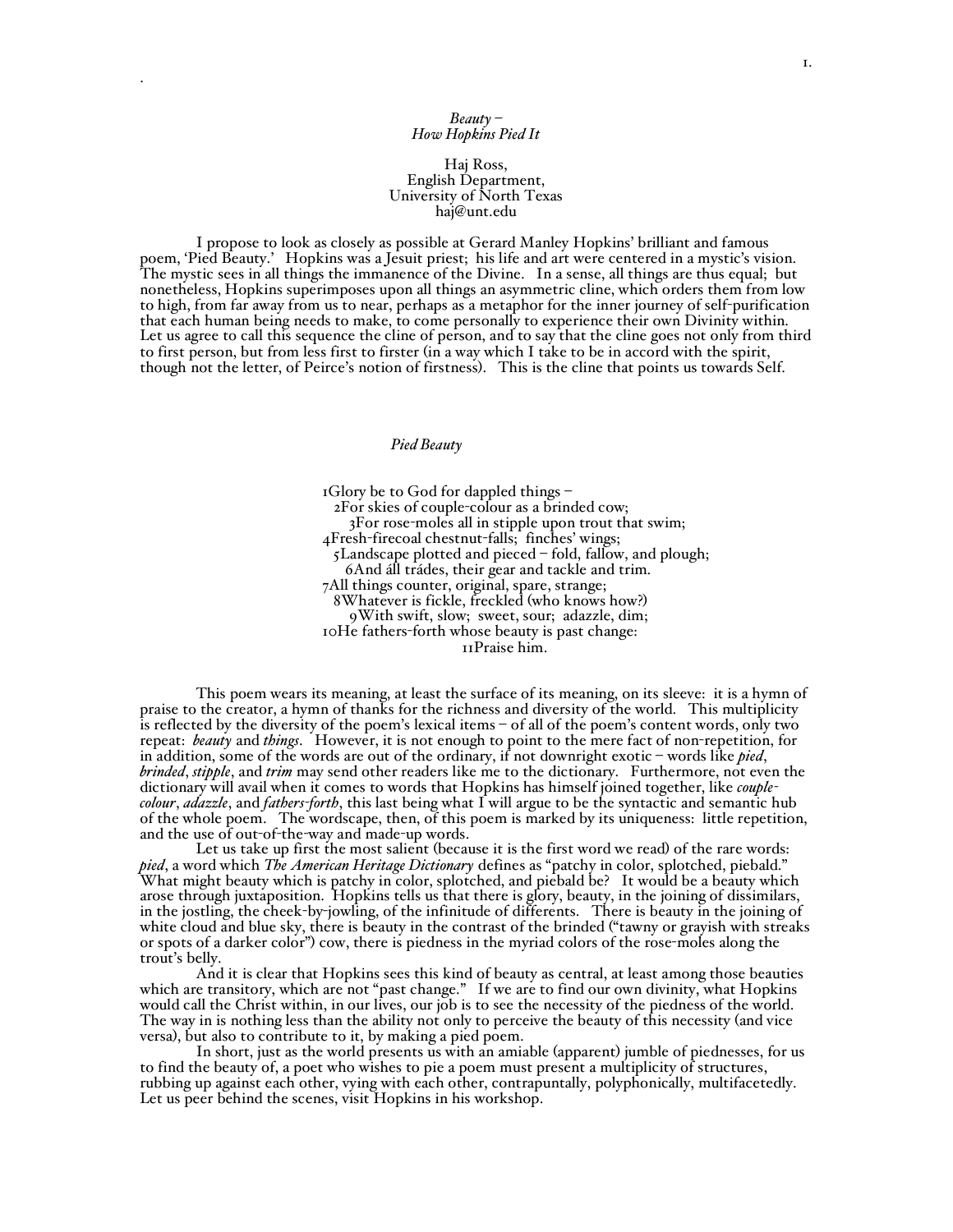Punctuation is (almost) always important in a poem; Hopkins has divided this one up into two sentences – one of six lines, and one of five. The six-line one seems to mark a significant division, because of the odd pattern of indentations, which follow a three-line cycle, a cycle, moreover, which is echoed by an ABCABC rhyme scheme for these first six lines.

.

What more evidence could we need? Case closed – the first six lines mark a significant division. Let us therefore look more closely at the internal structure of this sentence: what is the figure of its syntax?

The first thing that we must take note of is the trope of *modification*: *pied* beauty, *dappled* things, *couple*-colour, skies *of couple-colour*, *brinded* cow. When we modify, we bring into relationship two sets. There are basically two ways in which English lets this happen. In the case of restrictive modification, as when we say "the *indústrious* students," with more stress on the modifier than on the head noun, we intersect the set of students with the set of industrious beings – as a result, this noun<br>phrase would denote a subset of students – only those students that are industrious. On the other hand, in the case of appositive, or non-restrictive, modification, as when we say "the industrious *stúdents*," with more stress on the noun than on the adjective, we are saying that all students are industrious. Hopkins will use both of these types of modification, these ways of pieing sets.

For instance, to arrive at the meaning of a noun phrase like *dappled things*, which we might take to represent a restrictive modification, despite the prosodic necessity of putting more stress on *things* than on *dappled*, we must intersect two sets – the set whose members are things, and the set whose members are dappled. The result is <sup>a</sup> set each of whose members has two properties – thingness and dappledness. And what does "dappled" mean? According to the *American Heritage Dictionary*, it means almost what "pied" does: spotted or mottled. Thus if the result of joining *dappled* and *things* is the formation of a set of members characterized by having a coupled property, then what is the result of modifying *beauty* by *pied*? Are we to see the set of beauties as restricted to the set of those which are also pied? Or is the modification non-restrictive – are all beauties also pied? Despite the fact that the stress, as I hear it, at any rate, would favor this latter interpretation, I wonder if Hopkins does not intend us to keep both of these options open.

But even selecting for the moment the restrictive branch of this dichotomy, there would be a problem in claiming that this first, all-important, noun phrase has a meaning that results from simple set intersection: that we should select from the set of "all beauties," or possibly "kinds of beauty," just those (kinds of) beauties which are "patchy in color, splotched, and piebald." For it is clear that this will not do: whatever beauties may be, they are neither patchy in color nor splotched, nor piebald. They are abstract, not the kind of entities that are characterized by visible properties like those in the definition of *pied*. What Hopkins has done is to lead us down a semantactic garden path: though *pied beauty* looks like a case of simple modification, we are forced, by our knowledge of the world, to find some more abstract interpretation, something along the lines of "the beauty of piedness." And is it not interesting that what we have had to do to compute this more complex meaning is to take the basic meaning of *pied*, to use it as the core of the abstraction of "piedness," and then to make of this first-level abstraction a new modifier: "of piedness"? Hopkins has led us to see that though the first  ${\text{[Item + } ed\text{]} + head noun},$  where the meanings of the two  ${\text{[stem + } ed\text{]} }$  forms are almost identical), these noun phrases are simultaneously deeply different. And it is anything but insignificant that we proceed here from abstract to concrete (from *beauty* to *thing*), at the same time as we are simultaneously proceeding from a complexly computed modificational structure to a more basic one, and at the same time as we are proceeding from a grammatically singular noun phrase, to a plural one, a metaphor for the move from the One to the Many.

As we read on, we will encounter these two nouns once more, in the reverse order, at the beginning and end of the poem's second sentence. There, *things* will be modified by "counter, original, spare, strange" – a set of jostled words which we can take to be another sort of rough synonym of *pied* / *dappled*, while *beauty* will be modified by *past change*, a brilliant collocation which, as my poet friend Jack DeWitt has called to my attention (personal communication), could be said to be <sup>a</sup>semantically pied." It is ambiguous – it can mean either "change is already past, has passed beauty by," or it can mean "beyond change, changeless." Hopkins thus leads us to the perception that there exists a kind of beauty which paradoxically both changes and does not.

Before we take up again the matter of modification, let me just note that the journey from the abstract *beauty* to the concrete *things*, in the poem's first sentence, and the return, from *things* to *beauty*, in the second, provides the fundamental scaffolding upon which Hopkins will erect the cline of person, a cline which will run from the Creator to the littlest and most concrete things in the world, and from these, through the world of nature, through that of artifacts, through the world of human being, back again to the Divine.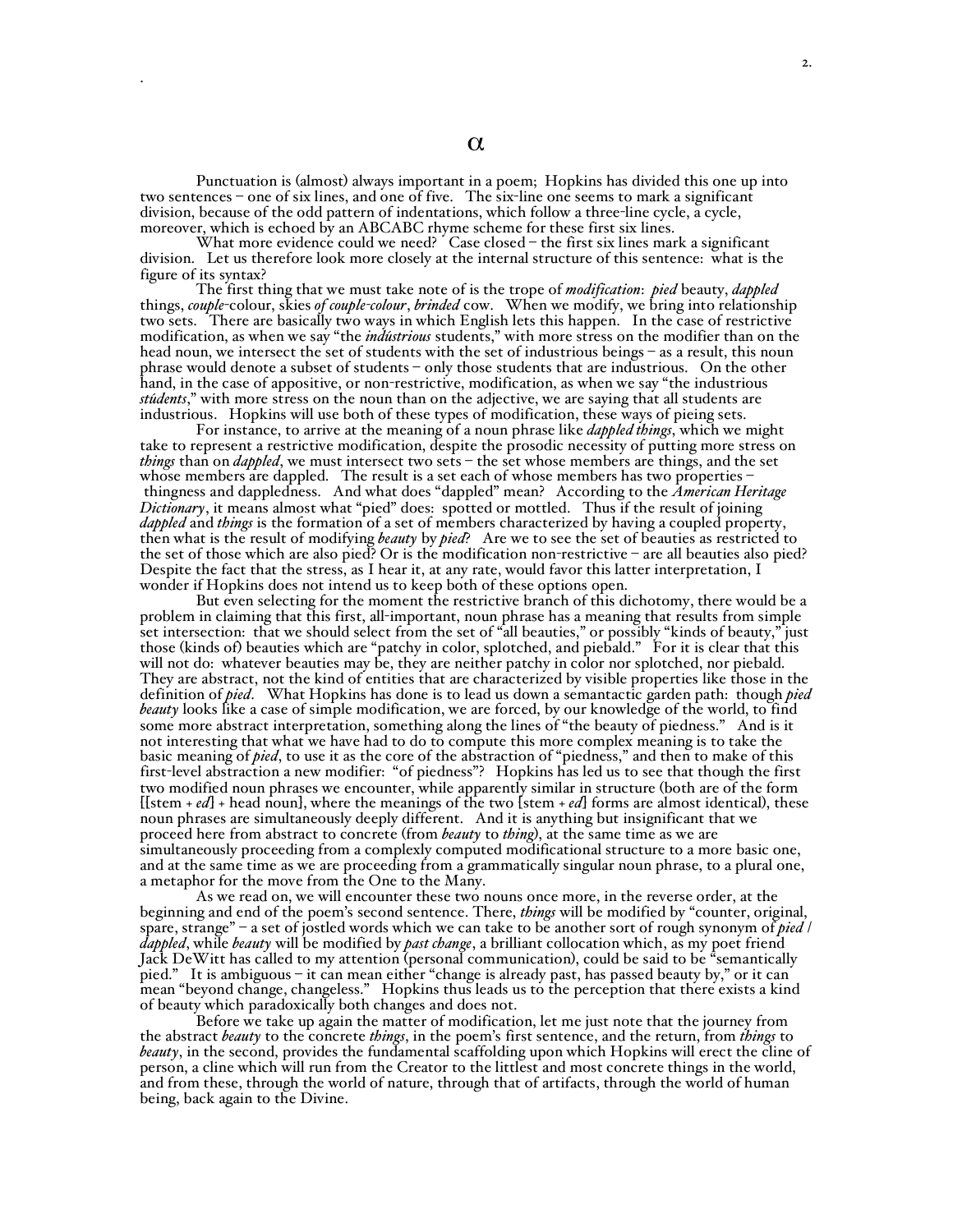Thus the very syntactic act of modification, the joining of sets, can be seen as a metaphor for the act of creation. And Hopkins moves quickly, after setting beauty and things into relation, to produce more complex cases of modification – cases of modifiers within other modifiers. While the first two modifiers are the single words *pied* and *dappled*, the third modifier, *of couple-colour*, contains made up of couplings of other colors. And in this modifier of *skies*, we see for the first time the use of a syntactic subordinator, the workhorse preposition *of*, which functions to subordinate *couple-colour* to *skies*. We are moving inexorably towards the end of the second line, the title and the first line have both ended in trisyllabic noun phrases of the form [[stem + *ed*] + head noun], and we see that Hopkins will let this morphosyntactic refrain sound yet once more: *a brinded cow*.

.

namely pied, dappled, and brinded, which have so much in common in their lexical semantics that we can take them to be rough synonyms – these three one-word modifiers are of necessity set into<br>relationship with the first modifying phrase: *of couple-colour*. And in this juxtaposition, we are shown that its meaning can be blended in, as a fourth rough synonym. And in the progression from the singular beauty to the plural things (One to Many) to the plural skies, returning to the singular particularity of a brinded cow (the poem's first and only indefinite singular count noun), we complete the circle from the Many to the One. The move from the abstract beauty to the concrete things is paralleled by the move from the celestial skies to the terrestrial cow – as Above, so Below.

And let us note the second subordinator: *as*. This word loosely links the phrases *skies of couple-colour* and *a brinded cow*; if Hopkins had said "and" here, the connection would have been too loose. Hopkins wants us to connect the coupledness of the skies with the brindedness of the cow, to perceive the everywhereness of the piedness of the world.

It should be clear, without going into details, that Hopkins is increasing the complexity of the modificational structures. Line 3 ups the complexity a notch from that which we have just examined, and the first NP in line 4, the one headed by *falls*, becomes more complex yet. It may be that the second NP in that line should also be seen as introducing a new kind of conceptual complexity, as it is the first NP to contain two plurals. Piedness is sometimes a property of sets of nearly equivalent items (the rose-moles of the trout, the fallen chestnuts), and sometimes a property of one object, whose colors repeat in unpredictable ways: a pied piper ('s coat), dappled things, a brinded cow. In the case of the landscape, we leave the world of objects; a landscape is, very roughly, that part of a region which can be seen by an observer – its plots, varying between folds for animals, fields lying fallow, and ploughs (pieces of ploughed land) alternate dappledly. It is not clear whether with *finches' wings*, Hopkins is shunting to a new form of complexity or is abandoning that language game. I will leave this question open, and jump to the next form of serious verbal frolic that Hopkins offers us.

If we want to produce an indefinitely large set of natural numbers, there is an algorithm, named after the Italian mathematician Peano, which produces each successive number by taking the one just one lower than it and adding one to it. Thus to make 3, we take 2 and add 1; to make  $\overline{4}$ , we take 3 and add 1, and so on. There are quite a few sets in the poem which have this "plus 1" structure to them. Some have the 1 first – they are of the form " $1 + X$ "; others are of the form " $X + I$ ." Let us examine some of both types.

The first one that comes into view are the three *for*-phrases at the beginning of the poem: [for ... things], [for ... skies ...], and [for rose-moles ...]. It is clear that these three make up a set of the form "1 + 2," for while the last two are alike, in that each takes up an entire line, the first sticks out like <sup>a</sup> sore thumb (<sup>I</sup> will say that Hopkins has "sore-thumbed" it) in just being the last three words of line 1.

The next set of three is of the form " $2 + 1$ ": these are the three bare NP's which follow the three *for*-phrases. The first two are the two NP's of line 4, headed by *chestnut-falls* and *wings*, respectively; both of these are head-final, and both start with [f]. The first NP in line 4 has a pair of prominent syllables which contain a voiceless palatal and the vowel [Eiii™£¢∞§]: [S] and [tS] – and the second has a pair of prominent syllables in [I] followed by a nasal consonant: [In] and [IN]. The third is sore-thumbed in occupying the entirety of line 5: [*landscape* . . . ]. Thus the first set of three *for*-phrases bears a relationship to this second set of three bare NP's, with respect to the property of occupying part of a line or all of it. The three *for*-phrases are of the form [part of a line + (whole line , whole line)], while the three bare NP's are of the form [(part, part) + whole line].

Another set of three is formed by the three coordinate nouns at the end of line 5: [(*fold*, *fallow*), and *plough*] – the first two alliterate, with the third being the sore thumb. And the answering set is formed by the three coordinate nouns at the end of line 6, the last two of which are joined by alliteration: [*gear* and (*tackle and trim*)]. Each of these two coordinate triads has liquids running through it – three [I]'s for the first, and the sequence  $[r - 1 - r]$  for the second.

It is important to note that Hopkins has also arranged this Peano-like game to build a sequence of progressively more complex "Peanoings," in that the last of the three bare NP's, which is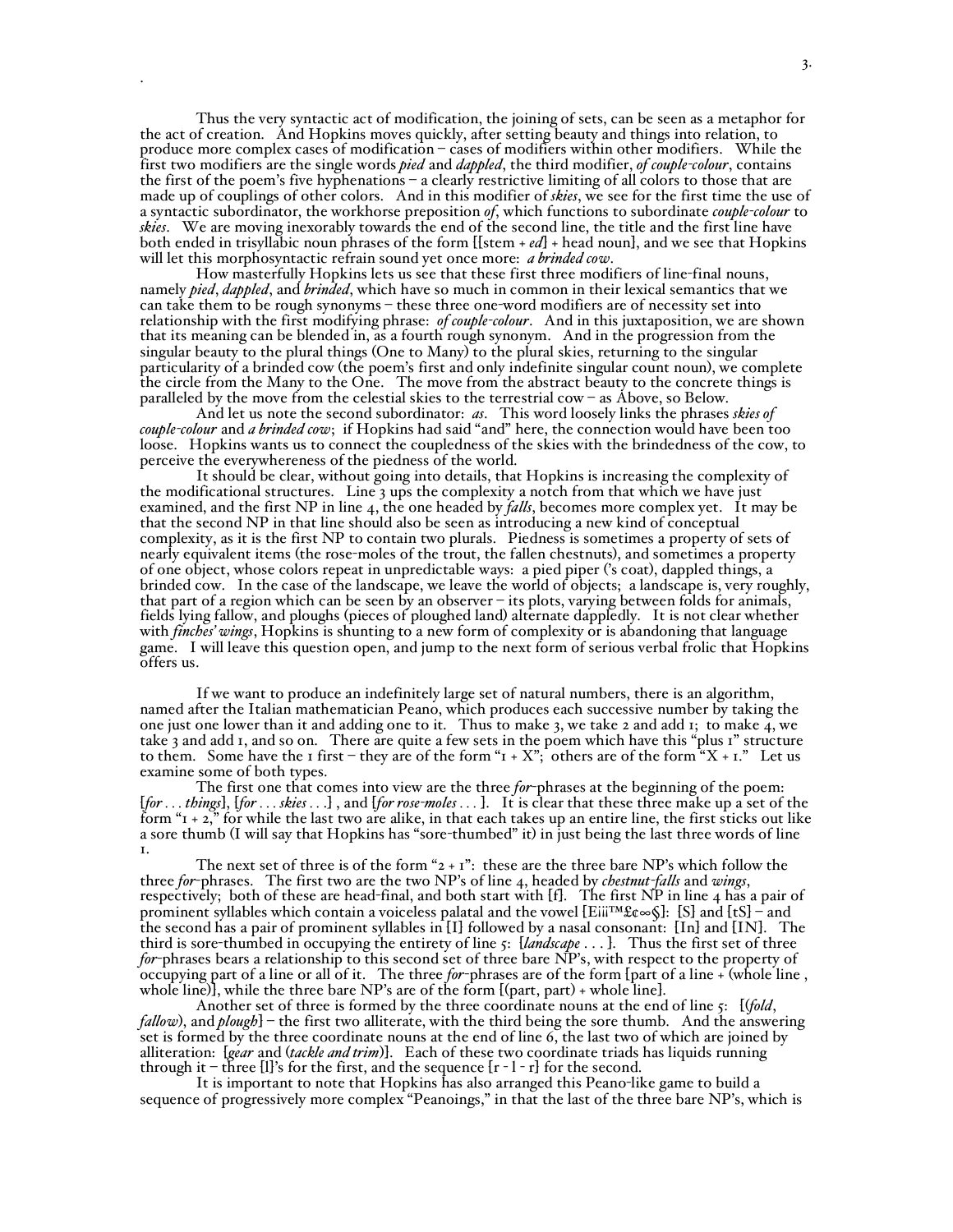the whole of line  $5$ , ends with the first of the two coordinate triads – thus Hopkins gives us here a Peanoing inside another Peanoing.

A slightly closer look at lines  $\zeta$  and 6 reveals that the two coordinate triads at the end of these lines, which we have just discussed in some detail, are each standing in an appositive relationship with the first NP in each of these lines. That is, *fold, fallow, and plough* is an appositive modifier of *landscape (plotted and pieced)*, and *their gear and tackle and trim* stands in apposition to *áll trádes*. These are the first sets of four that we encounter in the poem; it is significant that both start with a nucleus of a<br>pair, add a sore-thumbed third noun, to make triads, and then bring in a fourth noun, to stand in apposition to. These lines could then be said to have schematic structures something like this:

Line 5: [Landscape **plotted and pieced**  $-$  ({fold, fallow}, and **plough**)];

.

| Line 6: [And áll] | trádes, | (their gear and {tackle and trim}). |
|-------------------|---------|-------------------------------------|
|-------------------|---------|-------------------------------------|

I have boldfaced the three alliterating voiceless stops in each line; Hopkins' great genius has allowed him to Peano twice here inside another Peanoing. In line 5, there are three ways of grouping the three [p]'s: morphologically, they are of the form [2 + 1] (two words in -*ed* + one monomorpheme); syllabically, they are of the form  $\left[1 + 2\right]$  (one bisyllable with a stressed short vowel + two monosyllables with long vowels); and in terms of alliteration, they are of a new form - ABA - the ends in [pl] versus the middle in [p]. Then line 6 allows for two ways of grouping the three alliterating  $[t]$ 's:  $[x + 2]$  (one long vowel versus a pair of short stressed vowels), or ABA again, the two [tr]'s on the ends versus the plain [t] in the middle. I do not have the space here to discuss in detail why it is important to make [p]'s parallel to, and thus "substitutable for" [t]'s. The three [p]'s of line five are highly prominent; they make ready the phonetic ground for the poem's last verb, though what follows these three [p]'s is not similar to the phonetic sequence [reyz] of *Praise*. However, what follows the [t] of *trades* is similar, and Hopkins will play on this similarity masterfully in the three other stressed monosyllables in [ey] that lead from *trades* to *Praise*, making this last verb simultaneously a surprise and a phonetic inevitability.

Let me call attention to just two more Peanoings – the four-member one of line 7, which clearly has the structure  $\{I + \{I + \{2\}\}\}\$ , and the show-stopping line 9. In line 7 we naturally group together the last two monosyllabic adjectives in [sTey], where "T" is the archiphoneme for voiceless stop. To this spare, strange pair Hopkins prefixes the poem's only quadrisyllable, the third adjective original. And then these three adjectives are set off against the weirdness of *counter*, which is normally a verb or a prefix.

And how can any reader fail to be struck by the architectural *pièce de résistance* of the six words that follow the *With* of line 9? Alliteration groups them into three polar pairs, articulating the dimensions of speed, taste, and light. But simultaneously, the four adjectives in [s] make the three pairs be "parsed" as an instance of  $[[2]+1]$  (two pairs of [s]'s set off against a pair of [d]'s), even as the word-initial clusters of the first three adjectives in [s] set them off against the non-cluster onset of the third s-word, *sour* – an instance of the Peanoing  $[[3] + I]$ . And finally, this set of six words must be seen as five set off against one – the five foundational monosyllables that are in even a learner's dictionary, set off against the brilliant newborn *adazzle*, which concludes triumphally the sequence of the poem's seven words in -*le(d),* even as its [æ] links it to the first in this series, *dappled*. If it has not become clear before now that Hopkins has been about giving us the almost tactile sensation of pieing, of making by binding together opposites, in line 9 we cannot escape this experience.

But now it comes time to ask: why? Even granting that one can find <sup>a</sup> sequence of ever more complex modifiers, and also one of progressively more complex Peanoings, why should Hopkins have placed these parallel complexifications in a hymn of praise for the Creator of our pied world? Why should the sequences not run from more complex to less complex? Why should there be sequence at all?

Is it not clear? Hopkins is here (roughly) recapitulating the Book of Genesis. The poem starts with an exhortation to glorify God, because of the dappledness of things. The first such things are the couple-coloured skies (celestial, thus close to divinity), then the earthiness, indeed farminess, of a cow. The diminution of size in the move from the immensity of the skies to the human-scale cow is continued with the next dappleds – the small rose-moles on the trout. The mention of chestnuts brings in the plant kingdom, and that of finches brings in the winged things – in four lines, Hopkins has evoked air, earth, water, and fire (in *firecoal*), as well as beast, fish, and fowl. And where are we lords of creation?

The vantage point for the observation of the skies, the cow, the trout, the chestnuts, and the finches is here on earth. But to see the alternation of the plots of the landscape, we must ascend to a higher point – we take a small step towards heaven. And, excluding the (inferrable?) domestication of the cow, in the piecing together of the landscape, we come for the first time to the interface of the human world with the world of nature. We are not shown a concrete human being, not shown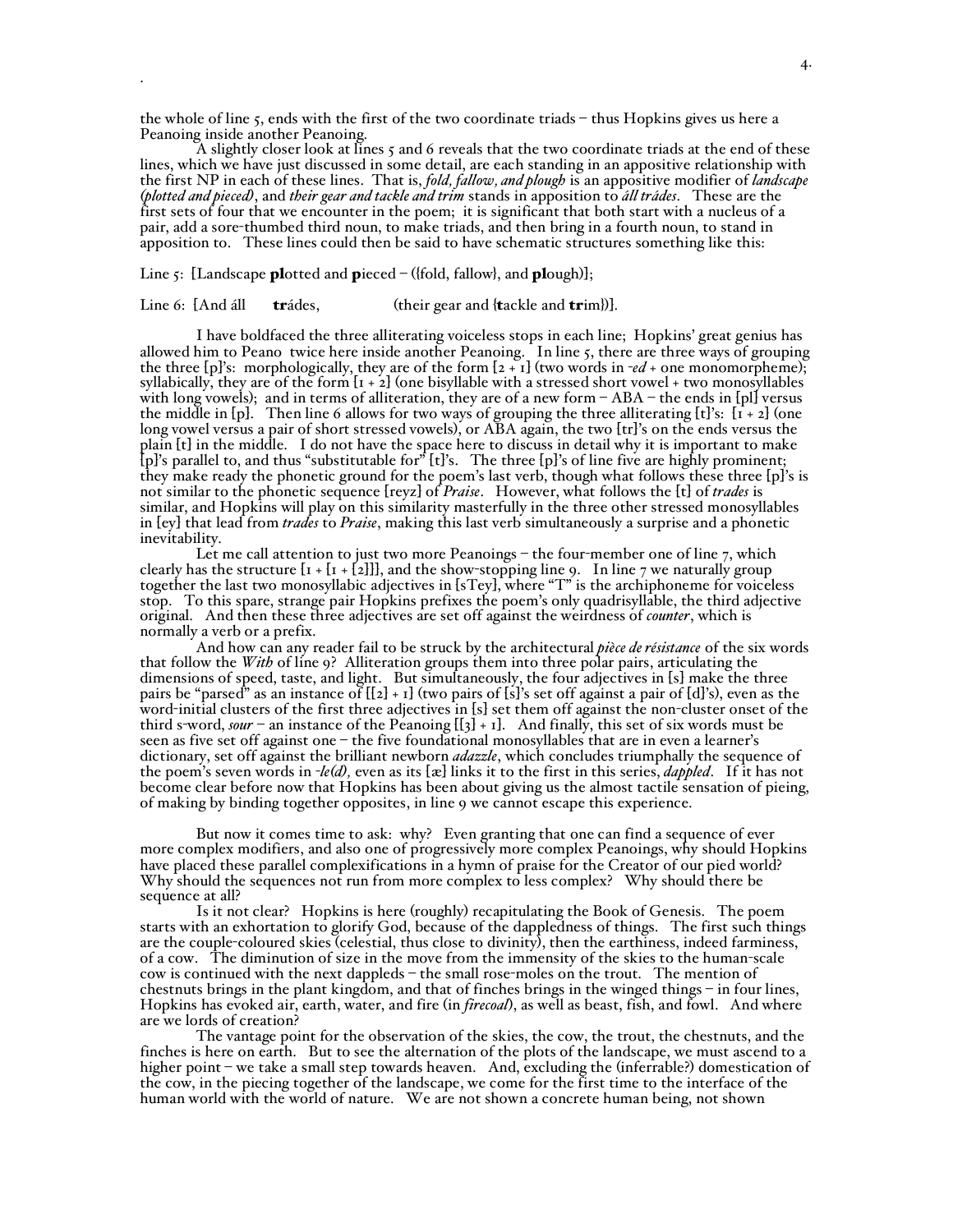ourselves, we are shown our handiwork. Crucially, in this first, nearest, mention of the world of humankind, we have already taken a step towards the abstract.

.

The degree of abstraction then mounts in line six. The next reason for the glorification of God is more directly human – our trades, how we earn our daily bread. But these trades, more particularly, the tools and equipment which we use in our practice of them, are referred to in a much less visible way than the landscape. We seem to be progressing towards ourselves, but in the process, we are losing individuality, concreteness, thingness. And this is as it should be, for Hopkins wants to move simultaneously along two dimensions: towards humanity and towards divinity. Hopkins has<br>nothing less in mind than to enact in words (I cannot find a better expression for what it is that poems do, in their going beyond mere saying) our simultaneous humanity and divinity.

And now on to line  $7$  – what are these things "counter, original, spare, strange"? My hunch is that they are us, ourselves, a hunch that is strengthened immeasurably in the next line: "whatever is fickle, freckled." It is evident that the prototypical things of which fickleness can be predicated are people, though there are other fickle things – winds, fates. Thus *fickle* points pretty clearly in our<br>direction. The clincher, however, is the next word: I have never heard of anything non-human

having freckledness predicated of it.<br>I must note, however, that this line of reasoning would lead one to conclude that in line nine, the line of three polar pairs of terms, we are no longer talking of human beings, for of the three dimensions evoked by these polar pairs, only the first, that of speed, could be said to apply to humans.<br>I am not entirely sure what to infer from the inclusion of line 9. On the one hand, it seems clearly an increase in the degree of abstraction; it reveals that the Creator wields not only individual predicates, like original, spare, fickle, but also the dimensions along which such individual attributes may be located. But as I pointed out immediately above, the inclusion of the dimension of light, or brilliance, would seem to exclude human beings, which I would not like to do in the last part of the poem, for reasons which will become clear shortly. One solution to this dilemma may be to say that yes!, we are talking humanity in line nine, and that therefore, we are talking metaphor – mental speed, emotional sweetness, spiritual radiance. I would favor such a line of interpretation, for I would like to be able to say that as we approach line ten, which in many ways can be seen to be a climax, we have also reached a peak in the evocation of our human essence.

And now what is it that happens in line 10? The line is adazzle with Hopkins' Urverb, the Verb of the Beginning, the Word which describes what Hopkins' Beloved does: fathers-forth. The poem only has five tensed verbs: 3swim, 8is, 8knows, 10is, and then this last flamboyant pieing. There are several ways in which this King of Verbs is sore-thumbed – I will mention just two.

1. It is the last of the five hyphenated words. It seems likely that the first four of these five are Peanoed as follows:

[[[couple-colour + rose-moles] + fresh-firecoal] + chestnut-falls]

The reasons for which I suggest this structuring are phonetic: the two halves of the first hyphenated word both start with the same onset and vowel, and the syllabic liquid [l] that couple ends with is replaced by the other syllabic liquid, [r], in colour. Furthermore, the [l] which is syllable-final in couple comes to be syllable-initial in colour. Similarly, the syllable-initial [r] of rose is replaced by the syllable-final [l] of moles; again, the two halves of this hyphenee are the same.

The third word, Fresh-firecoal, continues the game of moving the onset [r] of fresh to the coda of fire, but the stressed vowels are distinct, and the two halves have different numbers of syllables. In the fourth word, chestnut-falls, for the first time, we encounter a word that has no liquid in one half, and the two halves neither alliterate nor assonate. Thus I see in these four hyphenated words a clear and monotonic increasing of the phonetic distance between their halves.

When we get to fathers-forth, we return to the alliterative pattern (more on which below), and there is a switch in voicing of the interdental spirants (though I do not have space here to go in detail into all of the play of voicing that Hopkins frolics in, consider just the three following examples: (a) the two pairs of obstruents of the title:  $[p \dots d + b \dots t]$  – in each word, we move from a labial stop to a dental, reversing voicing as we go; (b) the first four icti of the first line are all voiced stops [Glory, be, God, dappled] – then we jump to the line's only ictal spirant, which is also the line's only voiceless onset [†] – things; (c) the second line reverses the flow, with four icti containing the voiceless stop [k], sore-thumbing the line's lone voiced ictal onset in brinded – voicing dapples itself throughout the poem). Furthermore, one could argue that there is a metathetic game going on here too: that the interdental archiphoneme TH and the [r] are permuting. Thus the Peanoing of these five words would be the following:  $({[(r + 1) + 1] + 1} + 1)$ . And the fifth would stand out because of containing the poem's lone particle forth, and because of being a verb after four hyphenated nouns, and for mentioning the only human noun (albeit in a divine context) – father.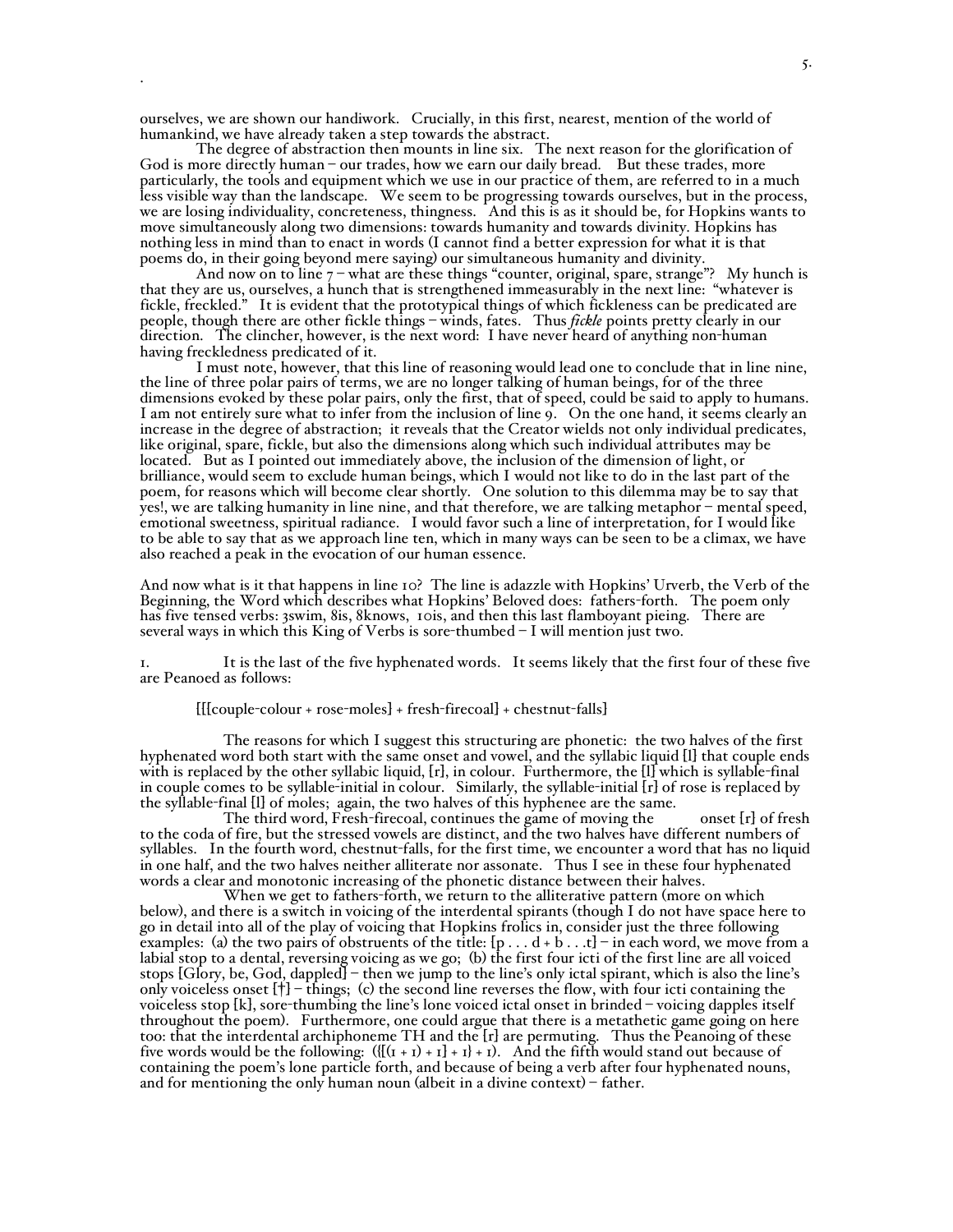2. It is the fifth in a sequence of five pairs of ictal words which alliterate in [f]; the first four are these:

4Fresh-firecoal; 4-falls; finches'; 5fold, fallow; 8fickle, freckled

.

Again, it is the only verb in this sequence, and the only member in it to contain no [l].

But now let us move to the most burning question that we can ask about such an adazzle word: what does it mean? Since Hopkins invented it, we may have to move with some care, inferring what he may have meant readers to assume from other patterns already established in the language. Let us start with forth, which means "outwards, away from the center, into view," in such intransitives as go forth and come forth. But it is used after the transitive verb bring too, and there it has the metaphorical meaning of "into view, into being." To bring something forth is to make it visible, and

metaphorically, to cause it to come to exist, to create it.<br>Forth is a rare particle. Does Hopkins mean it to be understood here in the transitive, creative, sense we know from bring forth, or in the intransitive, more motional sense of go forth, come forth? As is usually the case with poetry, the answer to such disjunctive questions is a straightforward "yes." Let us take first the transitive sense, and ask what argument could be made that fathers-forth should be understood transitively, in a way that could be crudely pointed at by the locution "brings forth as a<br>father (paternally, lovingly, etc.)." It is evident that the punctuation helps such an interpretation along a lot, for the period at the end of line 6 says: what follows is another sentence. The main verb of this second sentence being fathers-forth, its subject can only be He. But if this is so, what is the function of all of the words which precede this He?

It seems most likely that the three paired dimensions of line 9 are to be understood as adverbs of some kind, though whether they modify fathers-forth, as manner adverbs, or is fickle, freckled, as some other kind of adverb, seems to me to be up for syntactic grabs, with the former possibility seeming most probable semantically, and the latter one being favored by the lack of any punctuation at the end of line 8.

But how then to parse lines  $7$  and 8? One way is to say that line  $7$  is a noun phrase (this under the assumption that we are to take counter to be an adjective, paralleling the unproblematic sequence of three adjectives which follow it). This NP would be headed by things, which would be then postmodified by the four adjectives counter, original, spare, strange, and if we wish to continue this line of syntactic understanding, we can take line 8 to be another NP (a headless free relative clause, also postmodifying things). Under this assumption, then, that lines 7 and 8 are one large NP (with the additional uncertainty imposed by possibly wanting to allow line 9's with-phrase to be a part of this NP, if taken to modify is fickle, freckled), what is this large NP doing to the left of He, the subject of fathers-forth? The first answer is: this large NP is the object of the transitive verb fathers-forth –it has been moved to sentence-initial position by the process that converts a sentence like the humdrum I don't like this to the more emphatic This I don't like. In short, under this parse, the large NP of lines 7 and 8 is the direct object of fathers-forth, and the sentence is saying that God fathers-forth all things counter, original, etc. I think that the punctuation provides the strongest warrant for seeing the poem's second sentence in this light – for saying that fathers-forth is a transitive verb, a verb which means "to create in a loving, fatherly way."

But let us downplay the evidence from the punctuation for a moment, and turn back to the dominant syntactic figure that Hopkins establishes at the beginning of the poem. What is the function of the poem's first line? It is to open a list of things, dappled things, which are the reasons for which Hopkins glorifies God, with us, if we would like to join him. The first two things on that list, skies of couple-colour and rose-moles, are preceded by for, the same preposition that precedes dappled things, but as the list goes on, the preposition falls away (we hear a faint echo of it in the [fr] which starts line 4, but by line 5, it is gone for good. From now on, we hear nothing but plain noun phrases, all of them more and more reasons to magnify the name of God. To be hard-nosed about it, the poem's first sentence ends with four plain NP's, ones that we hear in apposition to dappled things; these are the noun phrases which are headed by chestnut-falls, wings, landscape, and trades. What, then, is our reaction when we move into the second sentence, and find it starting with all things?

A first reaction, while we wait for the sentence to unfold, is simply that the list of reasons to glorify God is continuing. We may not understand why there was a period after trim, but we continue under the assumption that what we are reading is an extension of the list that we have been working our way through. And we can maintain this parse right up until the He of line 10. We have just heard a semicolon, which we can take as a closure for the last noun phrase in our list, and when we hear He fathers-forth, we say to ourselves, "Ah – the list is over; here is an intransitive clause. Its verb is a verb of motion, and it seems to mean something like 'He emerges paternally, loving as a father does.'" Assuming for the moment that both the parse which would take fathers-forth to be a transitive predicate and the parse which would take it to be an intransitive one are equally viable, and that Hopkins wanted this ambiguity, aimed for it, intended it, why might he have done so? How would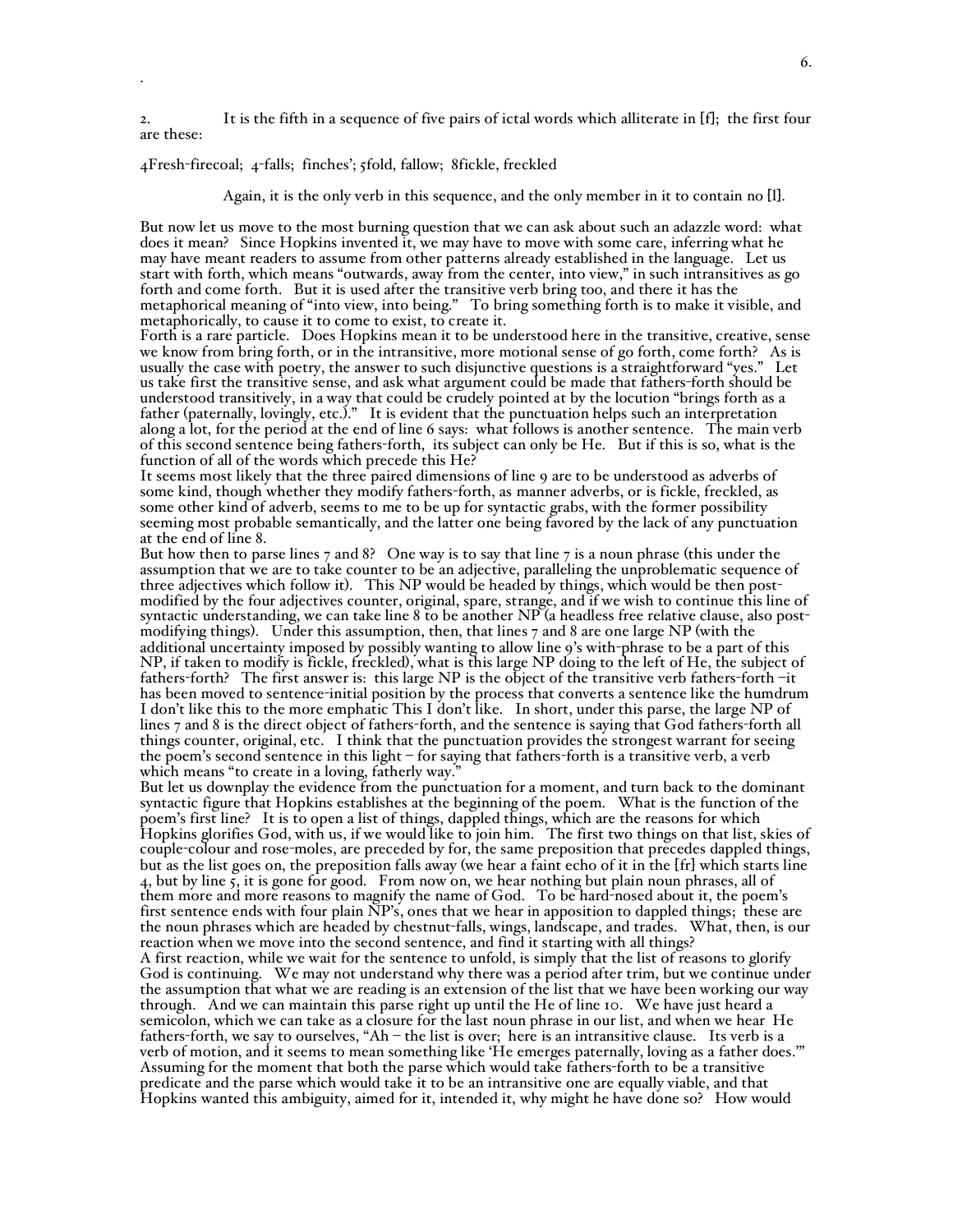such an intention be relevant in a hymn of praise? I think that the answer may lie in the notion,<br>central for Catholic theology, of the Trinity: God the Father, God the Son, God the Holy Ghost. If we view these three terms as being ways of pointing at three distinguishable aspects of something that is beyond concept, we might say that the essence of fathering is the distinction between that which creates and that which is created. This is the transitive aspect of the Divine – it is that force, distinct form the universe, which caused it to come into being. And what is the essence of the Son? A son is what the Divine creates; to focus on the Son is to see, as Hopkins clearly does, the Divine in all the dappled things of the world around us. From this viewpoint, there is no separation between the created and the Divine, between a Divine agent/subject and a non-Divine object – this view is in harmony with seeing the Verb of Verbs as intransitive. Thus to father-forth is kin to coming forth, emerging transcendentally, fatheringly, radiant with Divine love.

.

So far, so good, you may say. But in our discussion of the syntax of the poem's second sentence above, we only found two poles of ambiguity, not three. If there is to be a parallel to the doctrine of the Trinity, we will need to find textual warrant for seeing yet a third way of parsing the words around fathers-forth.

I think this may exist; it was first suggested to me by a member of the audience when I gave a talk on this poem at the University of Chicago in May of 1995. I believe that the suggester was Richard Janda, though I am not certain. Whoever he was, the suggester asked in effect this question: what is the function of the clause which follows fathers-forth? Previous to this question, I had always taken<br>it to be an extraposed relative clause, one modifying the subject of fathers-forth, namely He. Thus a more transparent representation of the meaning of the sentence would be He [whose beauty is past change] fathers-forth (all things counter, original, . . .). But the suggester pointed out that since fathers-forth is a sort of syntactic wild card, Hopkins could have intended us to read it as a sentential verb, one taking as an object complement an embedded question, a verb of the class of know, discover, announce, etc. If we explore such a parse, how can we blend in the basic meaning of forth, which has a core signification of "outward, into view"? I would suggest that there exist verbs with something close enough to this concept, verbs like reveal, disclose, manifest, and the like. On this syntactic take, then, the meaning of the fathers-forth clause of the poem would be something like "He manifests, in a fatherly, loving way, the Identity of the One Whose beauty [has done all its changing already / is beyond change."

I am not a Catholic myself, and I do not pretend to understand the Trinity. Thus I do not know even if what I have suggested about the Father-aspect and the Son-aspect of the Divinity can be accepted, let alone the much more difficult notion of the Holy Ghost. If the concept of the Holy Ghost is something like that aspect of the Divine which is beyond the Creator, the Created and even the process of Creation, then it may be that this third, sentential, reading of fathers-forth can serve to point in that direction. I will leave that for those who are versed in Catholic theology to work out. All that I can say, as a syntactician looking at Hopkins' sentences, is that a verb in the syntactic context of fathers-forth could be simultaneously transitive, intransitive, and sentential.

Let us step back from the syntactic fray for a moment, to return to the cline of person. I have suggested above that the poem progresses from the concrete to the abstract, from the inanimate (skies) to the animate, from the non-human (skies, rose-moles, chestnut-falls, wings) to that which implies the presence of humans (the plots and piecings together of the landscape), to that by which we make our living (trades), to our characteristics (strange, freckled, then intelligence, sweetness of disposition, our purity of soul). Is it not significant that it is as we get to the end of this cline of person that we also find categorial complexity? Whereas in the first sentence, there is only one adjective (Fresh), with its status as adjective being compromised by its being hyphenated to a following noun, in the second sentence, there are many adjectives. Similarly, there are wh-words, there is even a question (with multiple wh-words, even, possibly a rhetorical question), we find the first occurrence of a particle (forth), a possessive (whose) and the poem ends with an imperative. Thus as we move towards the end of the poem, we move into the full richness of English. We are a complex, self-contradictory, ambiguous race – Hopkins paints the language that carries us towards ourselves with increasing subtlety, opacity, shimmeringness.

It is a fundamental tenet of Christianity that we humans are created in the image of the Divine. We are both divine and terrestrial. The relationship between God and us is simultaneously a transitive and an intransitive one. I think that an emergent meaning of this poem is that it celebrates not only God, but also us. It starts far away from us, follows the cline of person to come ever closer to us, and, in the epiphany of fathers-forth, passes through us and to us at the same instant. That is, paradoxically, at the end of the cline of person is not us, but God, and so are we.

The fundamental insight on which I base this conclusion I owe to Shary Gentry, a student and member of a group of us who are addicted to ripping poems to pieces here at the University of North Texas. Shary asked: why is the last word of the poem him, not Him? Until that question was posed, I had unthinkingly assumed that since the poem was a paean of praise to the Creator, of course that last pronoun must refer to the Divine. And so, argued Shary, it would, unambiguously, had Hopkins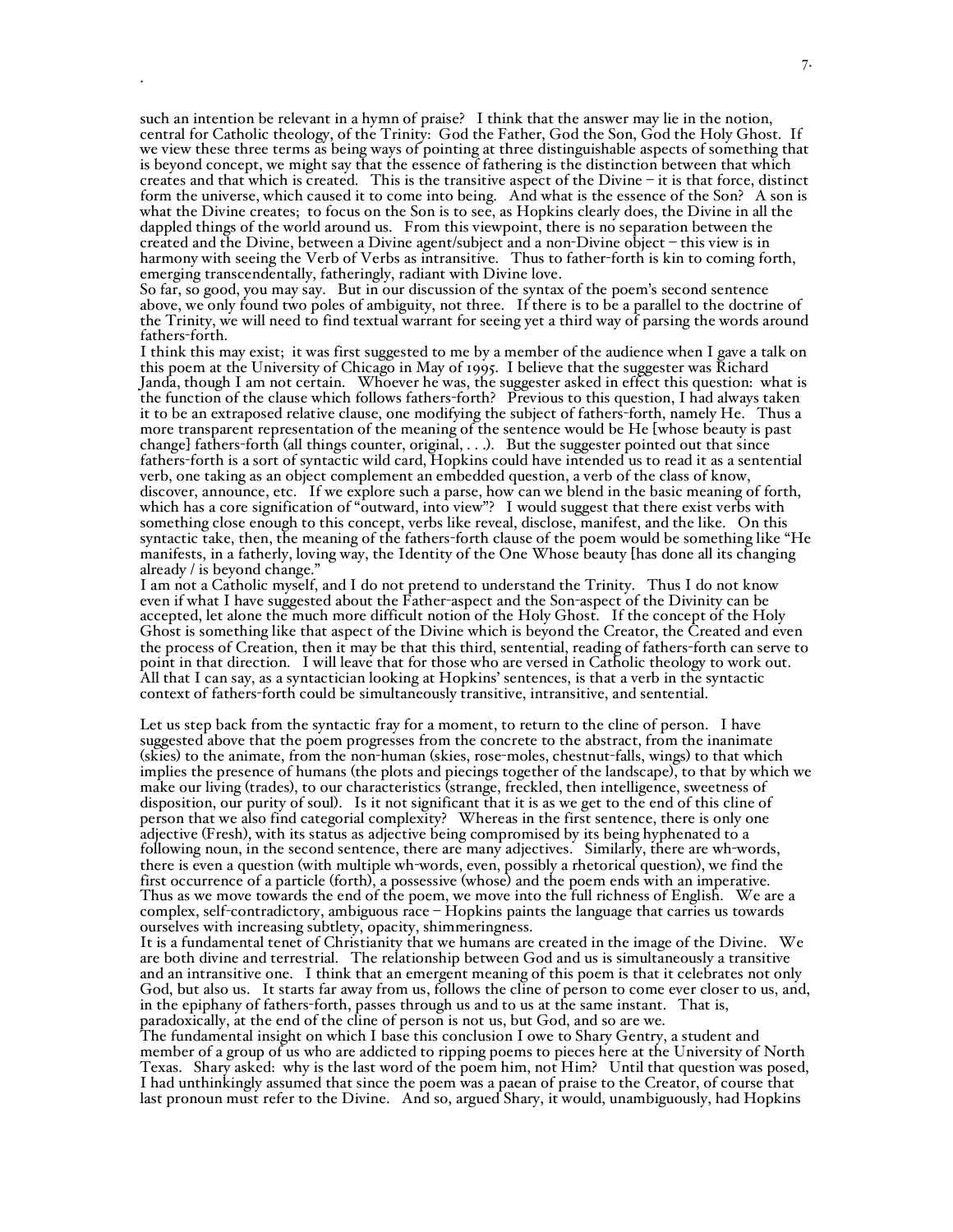capitalized it. There can be only one explanation for his decision to leave it in lower case: to make sure that the reader takes it to include us in the Divine. I find this argument totally compelling.

There are many other things that I would like to point out about this poem, but limitations of space and time preclude all but one final, immense, topic: fiving. Pied Beauty is extremely heavily fived. I say that a poet integers a poem (Thus: threes it, sixes it, or in the present case, fives it) when there is a significant number of sets of the cardinality in question. In "Pied Beauty," there are many things that occur in sets of five, some of which <sup>I</sup> have already mentioned in passing. <sup>I</sup> will give <sup>a</sup> partial listing here of some of the most salient ones.

## Fivings

.

1. 5 tensed verbs

2. 5 hyphenated words

3. 5 pairs of adjacent icti which start with [f]

4. 5 occurrences of and, all in the last two lines of the first sentence

 $\frac{5}{5}$ .  $\frac{5}{5}$  occurrences of [m], the first in an onset (rose-moles), all the rest in the four rhyme-words in [Im].

6. 5 occurrences of [h] in monosyllabic pronominals: who, how, He, whose, him. [There is a sixth polysyllabic pronoun in [(h)w}] –whatever]

7. 5 lexical occurrences of the highly salient stressed vowel of dappled: dappled, Landscape, fallow, tackle, adazzle. Note that all are at least two syllables long, and all contain [l].

8. 5 pairs of alliterating adjacent adjectives / nominal modifiers (in case freckled is not to be classified as a pure adjective): spare, strange; fickle, freckled; swift, slow; sweet, sour; adazzle, dim 9. 5 words which begin with [p]: Pied, plotted, pieced, plough, Praise (in passing, these seem to

be Peanoed as {[(3 forms in -ed) + 1 noun – all in the first sentence] + 1 verb – in the second sentence}) 10. 5 occurrences of the archiphoneme TH in monosyllables: things, that, their, things, forth

11. 5 monosyllables in [i]: be, pieced, gear, sweet, He (these too are Peanoed: ({[(2 verbs) + 1 noun  $-$  all start with stops] + 1 adjective  $-$  these first 4 are all ictal} + He – the lone pronoun, also the only non-ictal word in [i])

12. 5 icti in [o]: Glory, rose, fold, slow, forth (also Peanoed:  $([[2 \text{ nouns in } [r]) + a \text{ third noun}] + i$ adjective} + 1 particle)

13. 5 monosyllables with [w] in their onsets: swim, wings, with, swift, sweet (there is a sixth word with onset [w] – Whatever)

5 monosyllables in [aw]: cow, trout, plough, how, sour (there is a sixth word in [aw] - counter) (The 5 monosyllables are Peanoed:  $\{[(3 \text{ nouns}, \text{all in the first sentence}) + \text{one adverb}] + \text{1 adjective}\}$ 15. 5 monosyllables in [ey]: trades, spare, strange, change, Praise (also Peanoed: ( {[1 noun + (2 adjectives) – all three contain  $[r]$  and a dental strident spirant] + 1 noun with no liquid} + the lone verb)

These may be felt to be only gourmet fivings, so I have saved for last a strong structural one. We have seen above how the poem is broken into six lines + five lines, by the punctuation, rhyme scheme, and sequence of indentations. What I would like to suggest now is that the poem is co-sectioned; that it should also been seen as being comprised of five lines + six lines. Further, I suggest that we include the two-word title as a part of the overall structure, which will thus assume two halves, as shown below (I will refer to this sectioning as "the 6+6 sectioning"):

|    | Short <sub>I</sub> :<br>Long $\mathbf{r}$ : | two-word line<br>long lines                                           | $\frac{1}{\pi}$ (lines $1 - 5$ ) |
|----|---------------------------------------------|-----------------------------------------------------------------------|----------------------------------|
| H. | Long 2:<br>Short 2:                         | $5 \text{ long lines}$ (lines $6 - 10$ )<br>I two-word line (line II) |                                  |

What do we can by adding this structural perspective to the sectioning that is mandated by the punctuation and indentations? Here are some of the reasons that I find compelling.

A. Under the 6+6 sectioning, the length of the last vowel in each line makes a mirror antisymmetry: basically, these last vowels alternate in length, except that there is a pair of short vowels (3swim, 4wings) in adjacent lines in the first half, and in the second half, there is a pair of long vowels in adjacent lines: (7strange, 8how) [Note that the first of each of these pairs starts with a cluster in [s]. and the second starts with a single glide.]

> Last vowel and its length: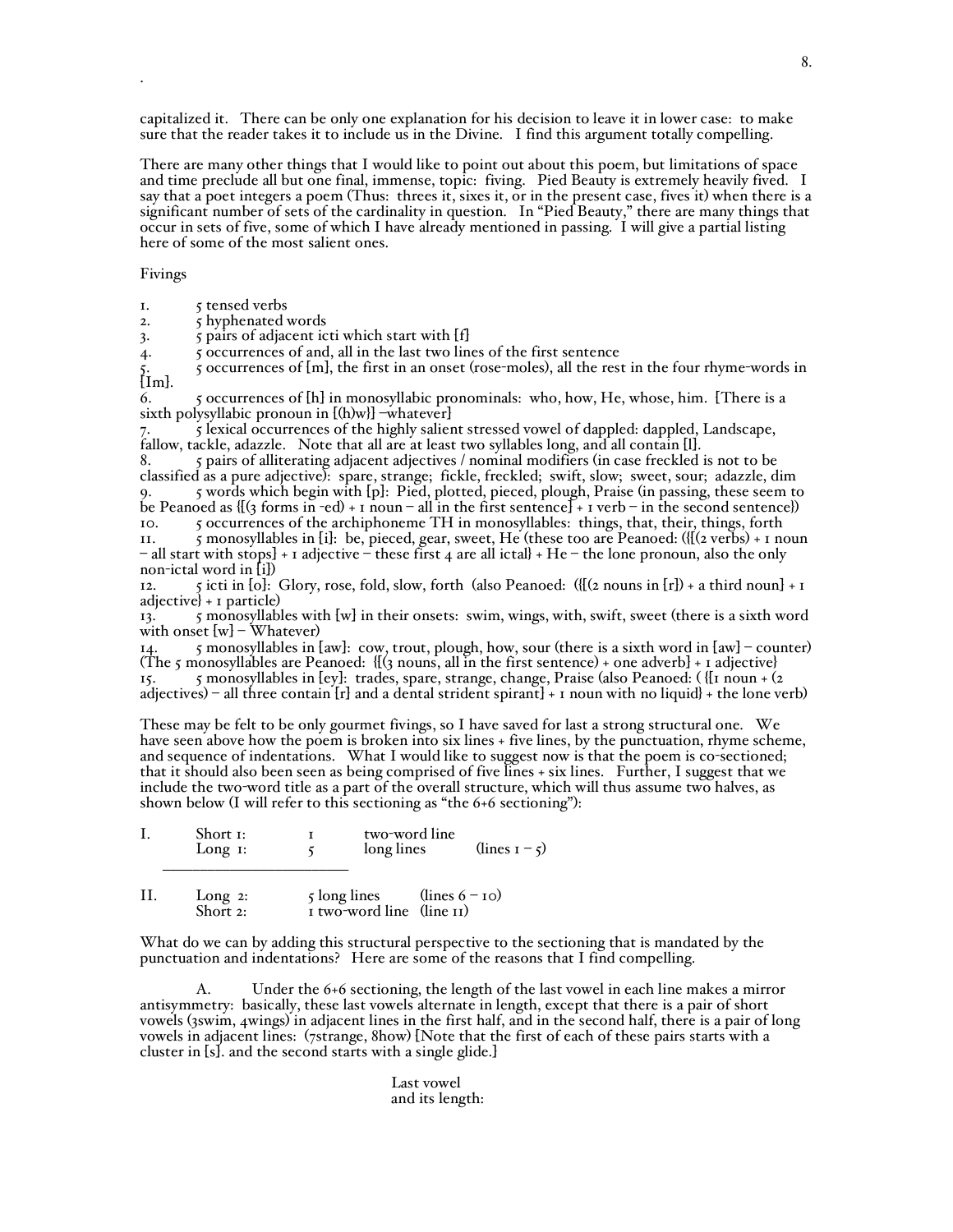| Pied Deauty                                                          |     |          |      |
|----------------------------------------------------------------------|-----|----------|------|
| Glory be to God for dappled things -                                 | Ш   | - S      |      |
| For skies of couple-colour as a brinded cow;                         |     | $\{aw\}$ | - L  |
| For rose-moles all in stipple upon trout that swim;                  | łН  | - S      |      |
| Fresh-firecoal chestnut falls; finches' wings;                       |     | Ш        | – S  |
| Landscape plotted and pieced – fold, fallow, and plough;<br>$\{aw\}$ | - L |          |      |
| And áll trádes, their gear and tackle and trim.                      | - S |          |      |
| All things counter, original, spare, strange;<br>{ev}                | - L |          |      |
| Whatever is fickle, freckled (who knows how?)                        |     | {aw      | - L  |
| With swift, slow; sweet, sour; adazzle, dim;                         |     | Πł       | $-S$ |
| He fathers-forth whose beauty is past change:                        |     | [ey]     | $-L$ |
| Praise him.                                                          | - S |          |      |
|                                                                      |     |          |      |

 $\mathbf{D}$ ied  $\mathbf{D}_{\text{current}}$  - Li  $\mathbf{E}$  - Li  $\mathbf{L}$ 

.

B. The noun things: under the 6+6 sectioning, the distribution of this important word is regularized – the second line of each half contains things, as a last ictus in line 1, and as a first one in but since it also occurs once in each sentence, its placement does not provide any evidence for adopting the 6+6 sectioning. I have thus far been unable to find any way to regularize its distribution

C. The dashes end the first line of Long 1, and occur in the last line of Short 1.

D. The five and's occur on both sides of the central boundary. Moreover, observe the alliterative parallels in the ictal syllables of the two lines which flank this boundary:

| PLottedpieced [i] (fold) fallow [æ] |         |            | PLough |      |
|-------------------------------------|---------|------------|--------|------|
| TRades gear                         | $\{i\}$ | tackle [æ] |        | TRim |

These phonetic similarities, coupled with the syntactic peculiarity that both lines end with a triad of conjoined nouns, strongly argues that these two lines are to be seen as establishing and repeating a section-bounding pattern.

E. Under the 6+6 sectioning, we find two structurally parallel mirrors in the two halves in the area of grammatical rhyme – that is, in the sequence of categories of the rhyme words.

| Rhyme word | Category                               |
|------------|----------------------------------------|
| Beauty     | Noun                                   |
| things     | Noun                                   |
| cow        | Noun                                   |
| swim       | Verb<br>$\left( \underline{I} \right)$ |
| wings      | Noun                                   |
| plough     | Noun                                   |
| trim       | Noun                                   |
| strange    | Adjective                              |
| how        | Adverb (!)                             |
| dim        | Adjective                              |
| change     | Noun                                   |
| nim        | $\mathop{\rm Noun}$                    |
|            |                                        |

As is apparent, both Long 1 and Long 2 begin and end with rhyme-words which are nouns, and both have in their centers, a rhyme-word whose category is unlike that of all other rhymewords in the section in question.

F. A particularly strong support for the 6+6 sectioning is provided by the placing of the poem's two morphemes which relate to divine/human entities: God and father appear in structurally parallel positions, in the first and last lines of Long 1 and Long 2, respectively.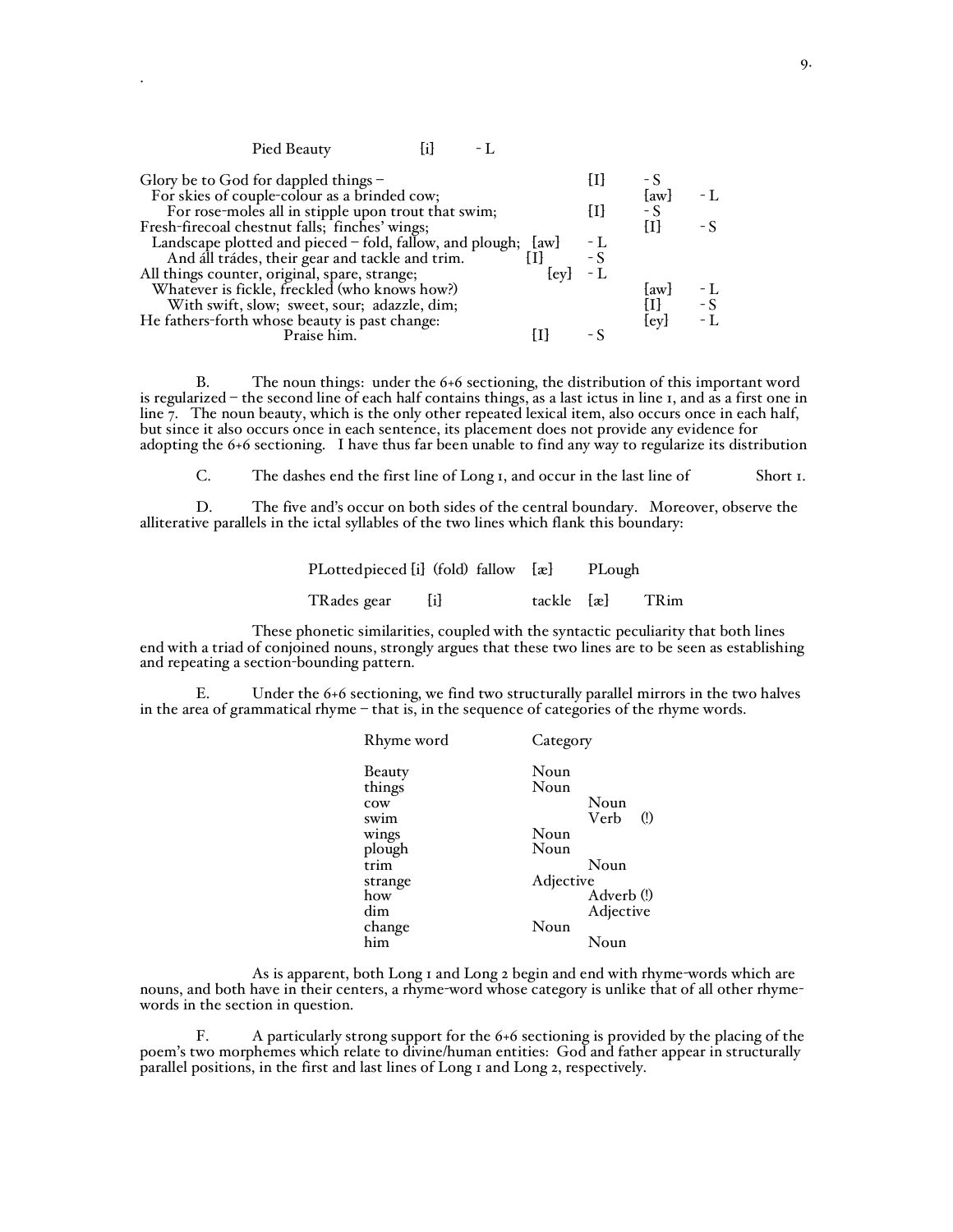G. Finally, given the high salience of the poem's seven words in [™l(d)], the fact the first three of them (dappled, couple, and stipple – note that in all three, the unstressed syllable begins with [p]) are found in the first three lines of Long 1, and the next three of them (tackle, fickle, and freckled – observe that they all have [k] as the onsets of their unstressed syllables) are found in the first three lines of Long 2. The first of the first set of the three -le-words ends in [d]; the last of the last set of three does.

.

<sup>I</sup> take it as established, then, that there is strong support for seeing this poem as being co-sectioned – as having both the sectioning that accords with punctuation, rhyme scheme, and pattern of indentations, and also the 6+6 sectioning. And this latter, less apparent, sectioning, because of the central role of the two five-line subsections in it, provides evidence, in turn, for the claim that Hopkins has fived this poem in a serious way.

What might be the meaning of integering? The first place that <sup>I</sup> ever saw it discussed was in Jakobson'<sup>s</sup> brilliant article (Jakobson, <sup>1970</sup>). In his disscussion there of Paul Klee'<sup>s</sup> poem, "Zwei Berge" [Two mountains], Jakobson shows indisputably how what he calls "the ternary principle" (what<br>I would call "threeing") is operative in Klee's poem. That poem concerns three realms – the two on the tops of the two mountains of the title are the realms of the gods and of the beasts; between them, in a "dusky valley" is the realm of us humans. Jakobson shows how this thematic ternarity is reflected in multiple ways in the structure of the poem, through he mentions that the ternarity is not always linked to the overriding thematic threeness. I have encountered fiving in a poem by Wallace Stevens, "Domination of Black," which I can see no thematic basis for – the fiving is, in that poem, autonomous, to use Jakobson's term. I discuss this poem, and its fiving, in my forthcoming book, Here Dwell Tygers (Ross, in preparation).

At issue for us here, then, since integering sometimes is and sometimes is not, thematically connected, is the question as to whether the fiving of Pied Beauty is linked to the poem's great ascent of the cline of person, culminating in the revelation of the inseparability of our terrestriality/divinity. For many years, I thought that this strongly manifested fiving was autonomous. But recently, I looked up the entry for five in the Dicionário de Símbolos, which is almost four pages long. I will translate the first few paragraphs, to convey some of the excitement that I felt upon making this connection.

The number  $5$  derives its symbolism from the fact of being, on the one hand, the sum of the first even and the first odd number  $(2+3)$ , and on the other, of being in the middle of the first nine numbers. It is a symbol of union, a nuptial number, according to the Pythagoreans, and also a number of the center of harmony and of equilibrium. For this reason, it is the digit of the hierogamies, the marriage of the celestial principle (3) and of the terrestrial principle of the mother  $(2).$ 

It is, moreover, the symbol of man (with outspread arms, man appears arrayed in five parts in the form of a cross.: the two arms, the chest, the center – the shelter for the heart – the head, the two legs). Equally, it is a symbol of the universe: two axes, one vertical, the other horizontal – both pass through the same center. It is a symbol of order and of perfection. Finally, it is a symbol of divine will, whose only wish is for order and perfection.

The number five also represents the five senses and the five perceptible forms of matter – the totality of the perceptible world.

The pentagonal harmony of the Pythagoreans left its mark on the Gothic cathedrals. The five-pointed star and the flower with five petals are placed, in Hermetic symbolism, in the center of the cross of the four elements: this is the quintessence, or the ether. The number 5, in relation to the number 6, is the microcosm in relation to the macrocosm, the individual human being in relation to the universal Man.' (Chevalier and Gheerbrant, 1991, p.241) [my translation]

It seems to me that there is a lot of overlap here between the meanings that Chevalier and Gheerbrant have categorized as being part of what the number five is associated with in the collective unconscious and the figure that this poem makes in the semantic landscape. If this perception is shared generally, we are confronted with the vexed question of intentionality: did Hopkins five this poem on purpose? Did he know of the kinds of symbolism that Chevalier and Gheerbrant have compiled, and did he then set about constructing the kinds of fived sets that I have exemplified above?

I do not raise these questions because I know of any way to resolve them. I find them difficult in the extreme. On the one hand, there are some of the fivings which seem quite visible (say, the number of hyphenated words, the number of pairs of words which begin with [f], possibly even the existence of the co-sectioning, with its concomitant profiling of the fiveness of the Long 1 and Long 2 subsections), and it is thinkable [though in my opinion, highly unlikely] that Hopkins actually consciously chose to make the poem in such a way that these aspects of it would "rhyme numerically,"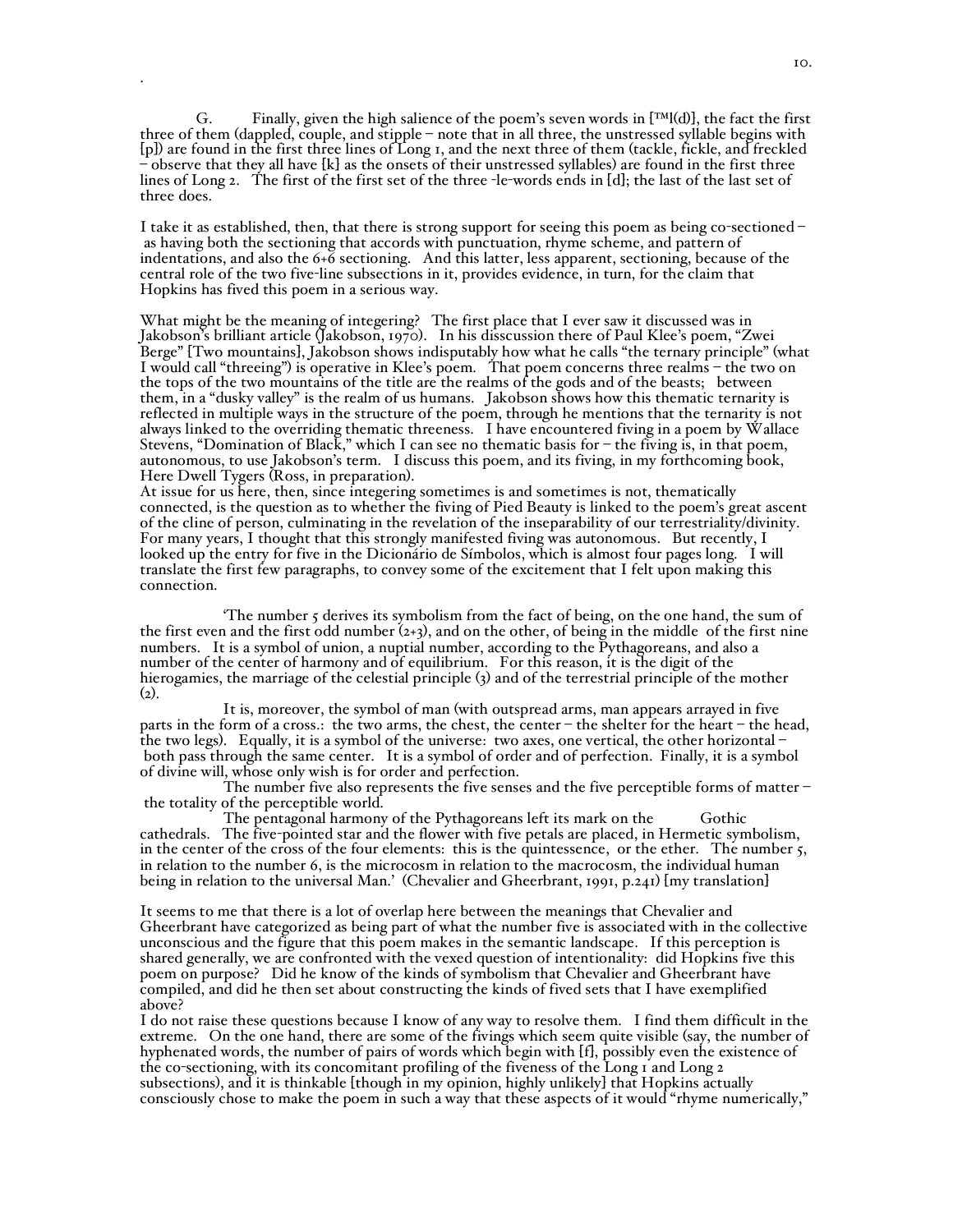so to speak. But I doubt totally that he controlled consciously for the number of  $[m]'s$ , the number of lexical  $\{x\}'s$ , and so on.

He was a consummate artist; he had an incredible ear for verbal music, as one can easily convince oneself of, by reading a few of his poems aloud. But the "ear" of the greatest writers goes beyond the perception of what sounds can dance together to an intuitive grasp of what structures should be pressed into service, borrowed from earlier poems or other poets, or invented, fresh out of the oven, to be used once, and possibly never again in the history of poetry (I have never encountered elsewhere the kind of structuring that I have here referred to as Peanoing, but this could easily be due to my limited experience). And beyond that, the greatest of souls can venture, carried to the edge of expressibility, borne aloft by the structures of sound, image and sense that they have fashioned with words, to take them, and us with them, to ranges of experience beyond language, beyond knowing, beyond all boundary.

Guy de Maupassant expressed well one aspect of the writer's quest:

Words have a soul. Most readers, and even writers, demand only that they have a sense.<br>One has to find that soul, which appears in the contact of words with other words.

The great writer knows how to effect the "contact of words with other words" that de Maupassant speaks of here. In our all too brief look at Gerard Manley Hopkins at work, we begin perhaps to intuit how rich a structure a word is – its initial consonants will link it by alliterative games not only to other words in its line, but to all similar words throughout the poem, as will its vowels link it to similar vowels. Its voiced consonants may link it to words containing corresponding voiceless consonants, or corresponding nasals, and on and on. And one image, placed a line away from another, will impose a mutual relevance upon the two: the poet will ask us to "rhyme" these images visually, and then to blend into a growing network of relevance all of the other visual material that occurs in the poem. And an infinity of syntactic games are available, the move from sparse, nominal, syntax to fully clausal, which we have had a taste of here, being only one possibility.

And everywhere the writer goes, she or he is guided by the ever-present choice of repeating, or striking out afresh. I will close with a quote from Hopkins himself:

'In art, we strive to realize not only unity, permanence of law, likeness, but also, with it, difference, variety, contrast: it is rhyme we like, not echo and not unison, but harmony.'

> Gerard Manley Hopkins, 'The Origin of our Moral Ideas,' quoted in (Jakobson,

1981b, p. 775)

I feel that Hopkins has succeeded masterfully in "Pied Beauty," in finding a harmony of the regular and the wild, in writing as dappled a poem as the universe whose beauty he wrote to help us celebrate.

Á

.

åååååååååå This paper is for you, most Dappled Thing of All. Don'<sup>t</sup> pretend. You know who <sup>I</sup> mean.

åååååååååå

References

Chevalier, Jean, and Alain Gheerbrant, Dictionnaire des Symboles, Robert Laffont and Jupiter Publishers, (1982), translated as Dicionário de Símbolos, Carlos Sussekind et al. translators, Livraria José Olympio Editora, S. A., Rio de Janeiro, Brasil (1991)

Jakobson, Roman, 'On the verbal art of William Blake and other poet-painters,' Linguistic Inquiry, 1.1, pp.  $3 - 35$  (1970)

\_\_\_\_\_\_\_\_\_\_\_\_\_\_\_\_, Selected Writings, Volume III, Mouton Publishers, The Hague, the Netherlands  $(1981a)$ 

\_\_\_\_\_\_\_\_\_\_\_\_\_\_\_\_, 'Retrospect,' in (Jakobson, 1981a, pp. 765 – 789) (1981b)

Ross, Háj, Here Dwell Tygers, University of Chicago Press, Chicago, Illinois (in preparation)